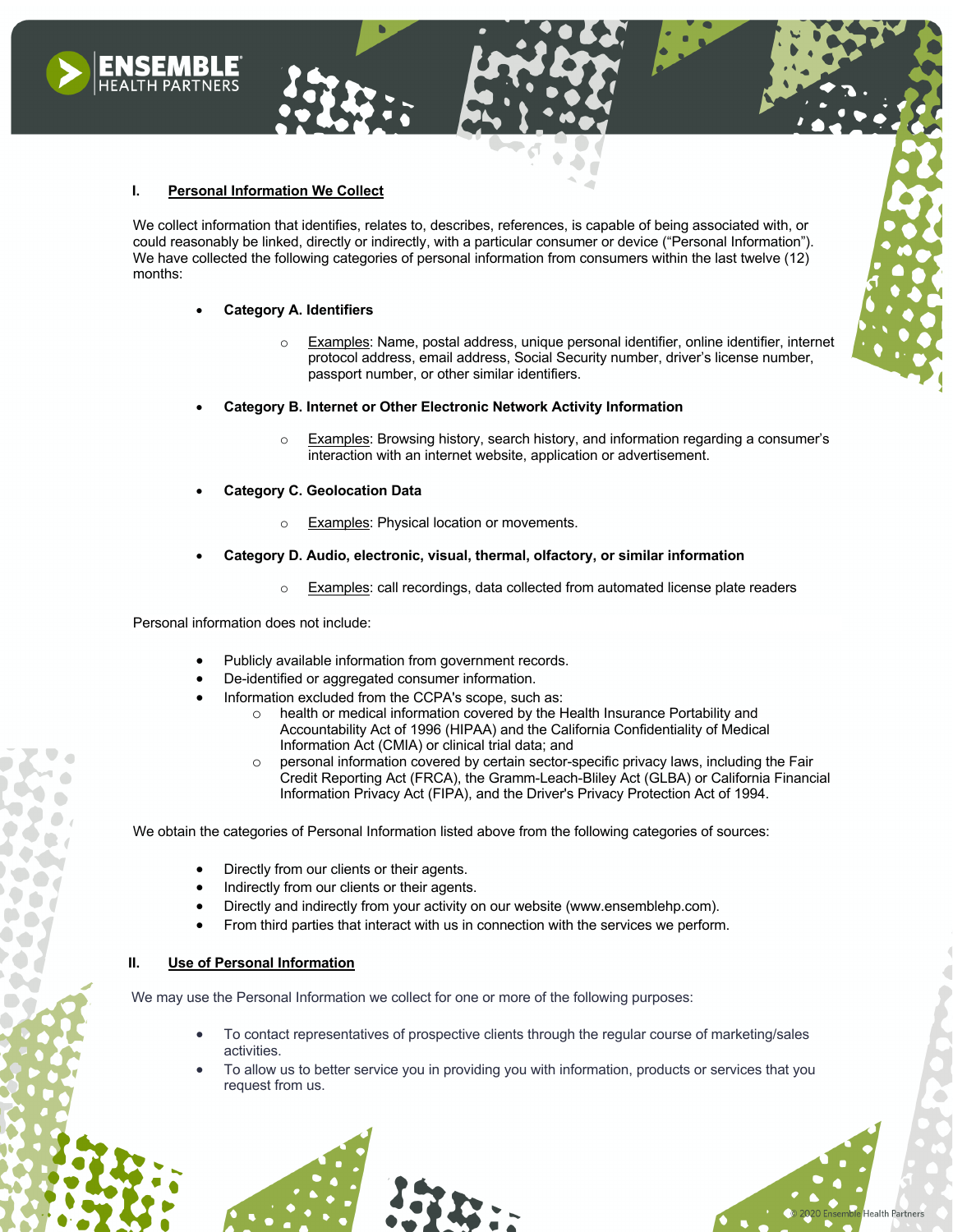

- To provide you with email alerts, event/webinar registrations and other notices concerning our products or services, or events or news, that may be of interest to you.
- To send periodic emails regarding your order or other products and services.
- To carry out our obligations and enforce our rights arising from any contracts entered into between you and us, including for billing and collections.
- To improve our website and present its contents to you.
- For testing, research, analysis and product development.
- As necessary or appropriate to protect the rights, property or safety of us, our clients or others.
- To respond to law enforcement requests and as required by applicable law, court order, or governmental regulations.
- As described to you when collecting your personal information or as otherwise set forth in the CCPA.

### **III. Selling Personal Information**

• In the last twelve (12) months, we have not sold your Personal Information to a third party.

## **IV. Sharing Personal Information**

• In the last twelve (12) months, we have not disclosed your Personal Information to a third party for a business purpose.

#### **V. Your CCPA Rights**

- **A. Description of Rights.** If you are a California resident, you have the following rights:
	- **Right to Access**. You may submit a verifiable request for information regarding the: (1) categories of Personal Information collected by us; (2) categories of sources from which we collect Personal Information (3) the business or commercial purpose for collecting the Personal Information; (4) categories of third parties with whom we share Personal Information; and (5) specific pieces of Personal Information we have collected about you during the past twelve months.
	- **Right to Request Deletion**. You have the right to request that we delete any of your Personal Information that we collected from you and retained in our databases, subject to certain exceptions. Once we receive and confirm your verifiable consumer request, we will delete your Personal Information from our records.
	- **Right to Non-Discrimination**. We will not discriminate against you for exercising any of your CCPA rights. Unless permitted by the CCPA, we will not:
		- o Deny you goods or services.
		- o Charge you different prices or rates for goods or services, including through granting discounts or other benefits, or imposing penalties.
		- o Provide you a different level or quality of goods or services.
		- o Suggest that you may receive a different price or rate for goods or services or a different level or quality of goods or services.

**Health Partners** 

- **B. Exercising Your Rights.** To exercise your access and deletion rights described above, please submit a verifiable consumer request to us using one of the following options:
	- By calling us at (844) 429-7466
	- By submitting the CCPA Request Form on our website